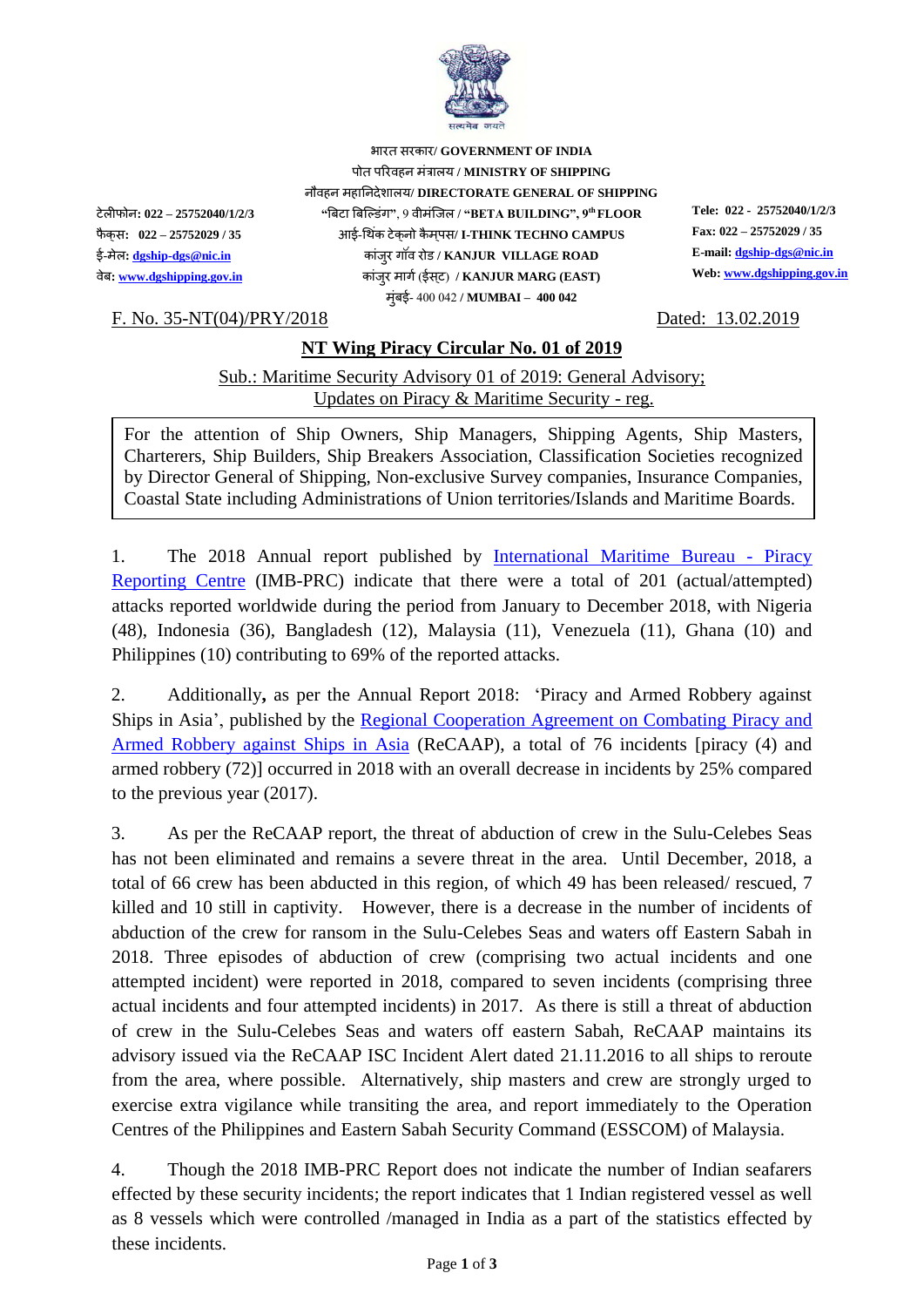- 5. Analysis of the said reports indicate the following aspects:-
	- 5.1. Numbers stated in the reports referred may be on the lower side as there are many incidents which may have gone unreported.
	- 5.2. In 2018, most of the incidents occurred on board either tankers followed by bulk carriers. The reasons for the same would be that these vessels are an easier target due to their low freeboard and slower speeds.
	- 5.3. Majority of the incidents occurred between 0000 hrs and 0559 hrs.
	- 5.4. Additionally, tankers being targeted for their cargo, with hijacking for cargo theft registered as an increasing trend in West Africa. However, there was no successful theft of oil cargo incidents in Asia.
	- 5.5. Vessels at anchorage were targeted more in comparison with vessels steaming.

6. Reports from other maritime security sources indicate that maritime crimes such as weapon smuggling, narcotics smuggling, cargo smuggling, illegal movement of people (both smuggling and trafficking) etc., are slowly gaining prominence, especially off the coast of Somalia and Gulf of Aden.

7. The aforesaid reports are available online (at the links stated) and may be circulated to all concerned.

8. The Contact Group on Piracy Off the Coast of Somalia (CGCPS) is a mechanism formulated under the United Nations Security Council Resolution 1851 to facilitate the discussion and coordination of actions among states and organisations to suppress Somali piracy. The 21<sup>st</sup> Plenary Session Contact Group on Piracy Off the Coast of Somalia (CGCPS) and the Working Group on Operations at Sea (WGOPS) meeting was held in Nairobi, Kenya from 11.07.2018 to 13.07.2018. The Communique of the CGPCS  $21<sup>st</sup>$  Plenary Session highlights the efforts put in by the various working group towards suppressing piracy off the coast of Somalia. Informatively, India is the Co-chair of Working Group 1: Operation at Sea (WGOPS) of CGPCS. The CGPCS in its  $21<sup>st</sup>$  Plenary session has, however acknowledged that piracy remains a threat in the region and considering the rise in recent incidents (2017) in the western Indian Ocean has requested the shipping industry to ensure compliance with the [Best Management Practices to deter Piracy and enhance maritime safety in the Red Sea, Gulf](http://www.imo.org/en/OurWork/Security/PiracyArmedRobbery/Documents/BMP5%20small.pdf)  [of Aden, Indian Ocean and the Arabian Sea](http://www.imo.org/en/OurWork/Security/PiracyArmedRobbery/Documents/BMP5%20small.pdf) (BMP5), which has been currently revised to version 5. The shipping industry has developed BMP5 with the aim of ensuring that comprehensive planning and self-protection measures (ship "hardening") reduce the risk of a successful pirate attack.

9. Additionally, a publication titled ['Global Counter Piracy Guidance for Companies,](https://www.ocimf.org/media/91171/Global-Counter-Piracy-Guidance-For-Companies-Masters-and-Seafarers.pdf)  [Masters and Seafarers'](https://www.ocimf.org/media/91171/Global-Counter-Piracy-Guidance-For-Companies-Masters-and-Seafarers.pdf) has been published (authored by the shipping industry as in BMP5) with its purpose to protect seafarers, the ship and cargo and, to facilitate threat and risk assessment and to plan for voyages transiting areas where the threat of attack by pirates and armed robbers exists. BMP5 should, therefore, be read together with Global Counter Piracy Guidance for Companies, Masters and Seafarers, towards the achievement of the objective above.